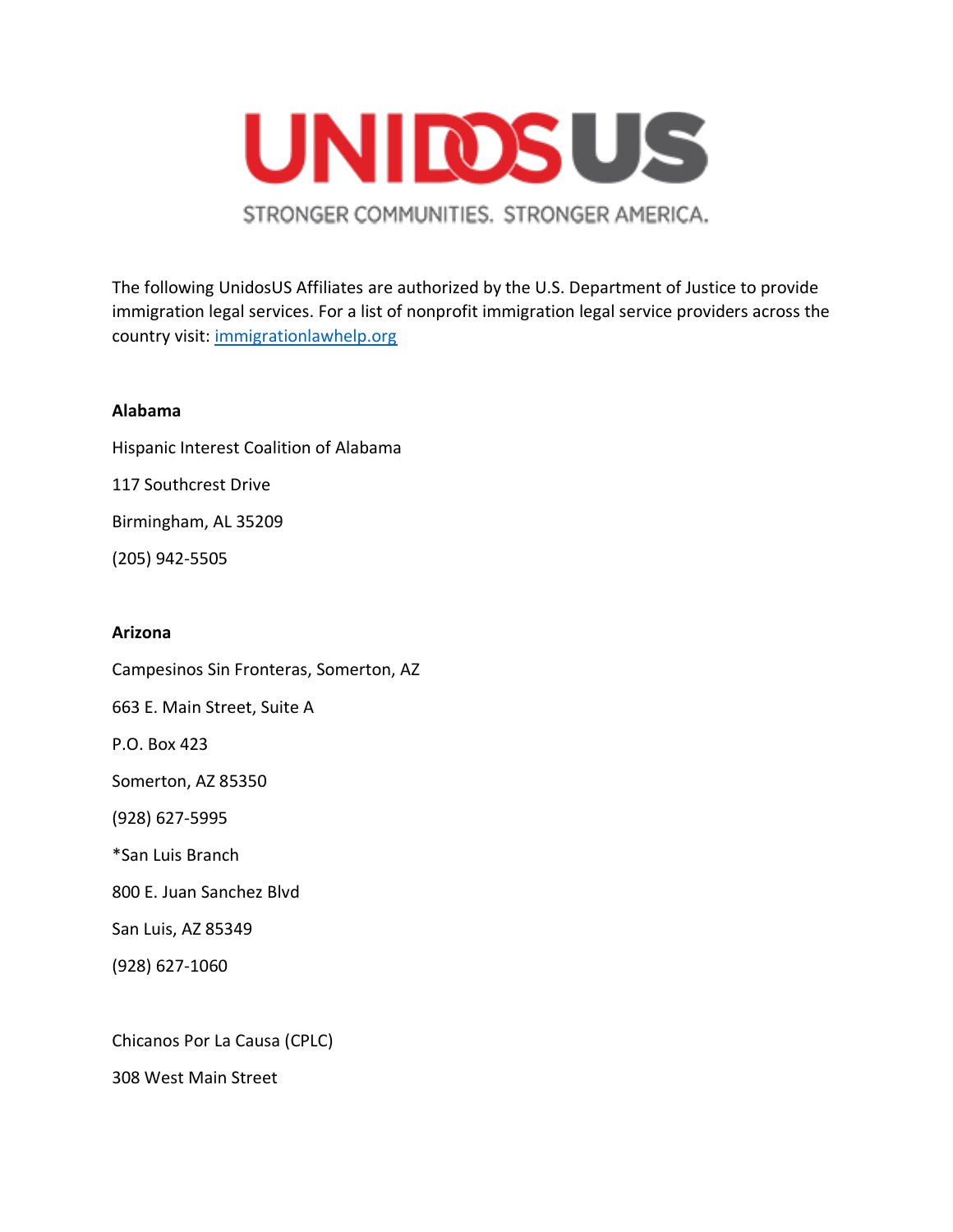P.O. Box 517 Somerton, AZ 85350 (928) 627-2042

Friendly House

802 South First Avenue

Phoenix, AZ 85003

(602) 257-1870

Promise Arizona

701 South 1st Street

Phoenix, AZ 85004

(602) 288-3663

# **California**

Building Skills Partnership \*Principal Office 828 W.Washington Blvd Los Angeles, CA 90015 (213) 284-7744 \*Oakland Office 3411 East 12th Street Suie 200 Oakland, CA 94601 (510) 437-8116 \*Orange Office 1936 West Chapman Ave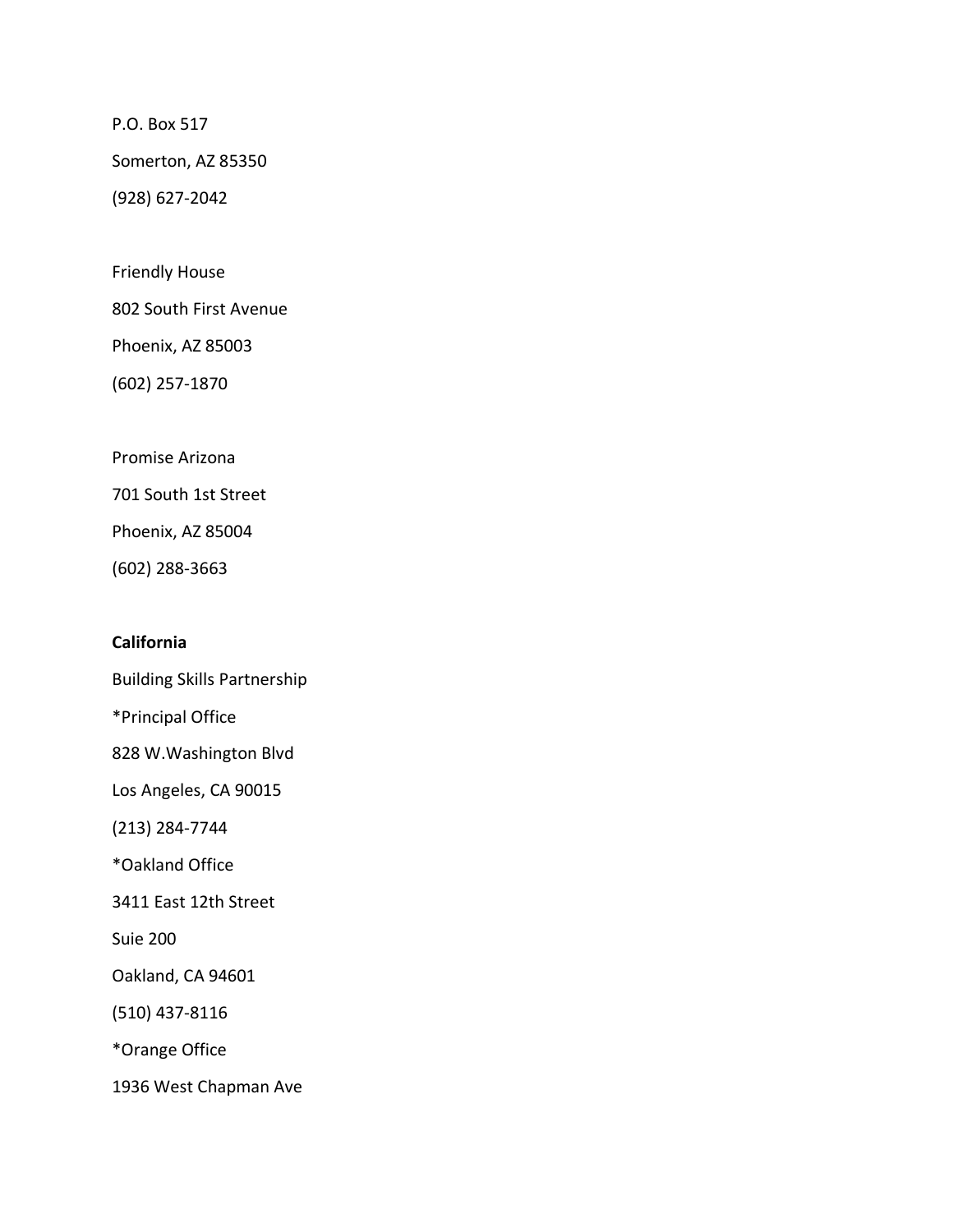Orange, CA 92868

(657) 888-6647

\*Sacramento Office

1401 21st Street

Suite 310

Sacramento, CA 95811

(916) 572-8836

\*San Diego Office

4001 El Cajon Blvd

Suite 211

San Diego, CA 92105

(619) 727-5703

\*San Jose Office

1010 Ruff Drive

San Jose, CA 95110

(408) 280-5329

Center for Employment Training

701 Vine Street

Suite #115

San Jose, CA 95110

(408) 534-5451

East Bay Spanish Speaking Citizens' Foundation 1470 Fruitvale Avenue Oakland, CA 94601 (510) 261-7839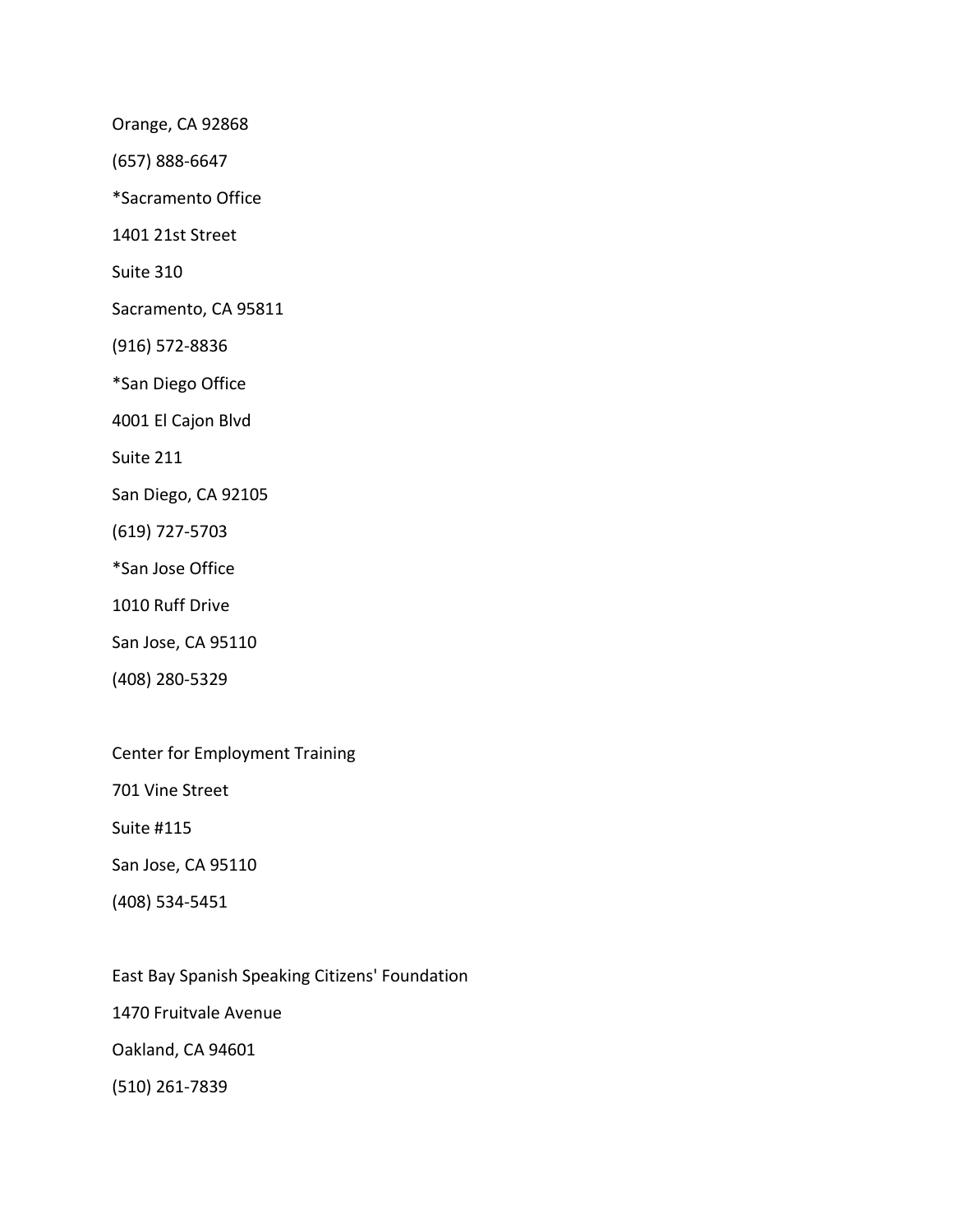La Maestra Community Health Centers 4135 Fairmount Avenue San Diego, CA 92105 (619) 961-0813

The Council for the Spanish Speaking

Principal Office

224 S. Sutter Street

Stockton, CA 95203

(209) 644-2600

\*Modesto Branch

1314 H. Street

Modesto, CA 95354

(209) 523-2860

TODEC Legal Center Perris

234 South D St.

Perris, CA 92570

(951) 943-1955

# **Connecticut**

Center for Latino Progress – CPRF 95 Park St Hartford, CT 06106 (860) 247-3227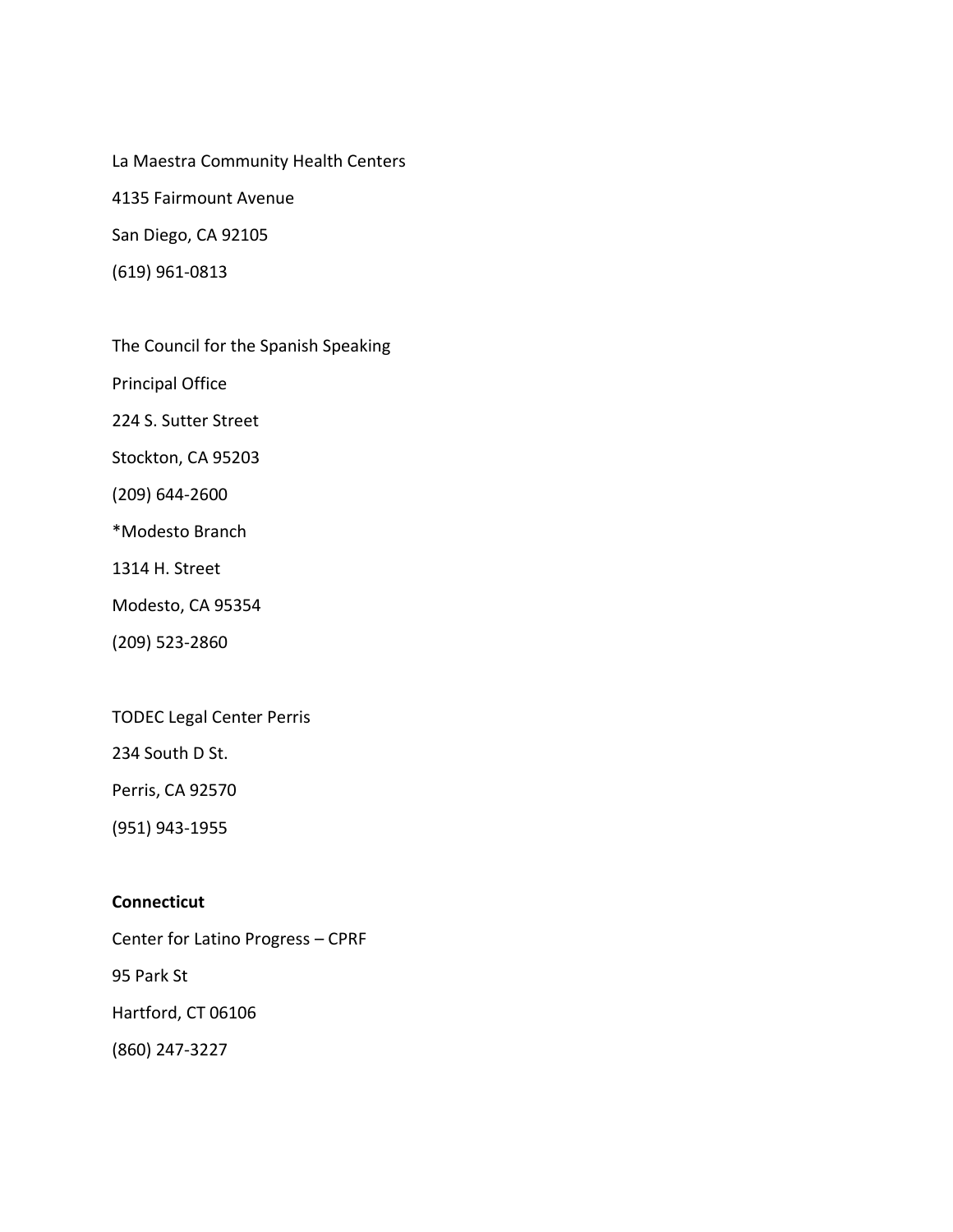### **Delaware**

La Esperanza Community Center 216 N. Race Street Georgetown, DE 19947 (302) 854-9262

The Latin American Community Center 403 North Van Buren Street Wilmington, DE 19805 (302) 655-7338

## **Florida**

(305) 246-0357

Coalition Of Florida Farmworker Organizations, Inc. P.O. Box 344010 778 W. Palm Drive Florida City, FL 33034

Hispanic Services Council Inc. 7825 N. Dale Mabry Highway, Suite 102 Tampa, FL 33614 (813) 936-7700

Hispanic Unity of Florida 5840 Johnson St Hollywood, FL 33021 (954) 964-8884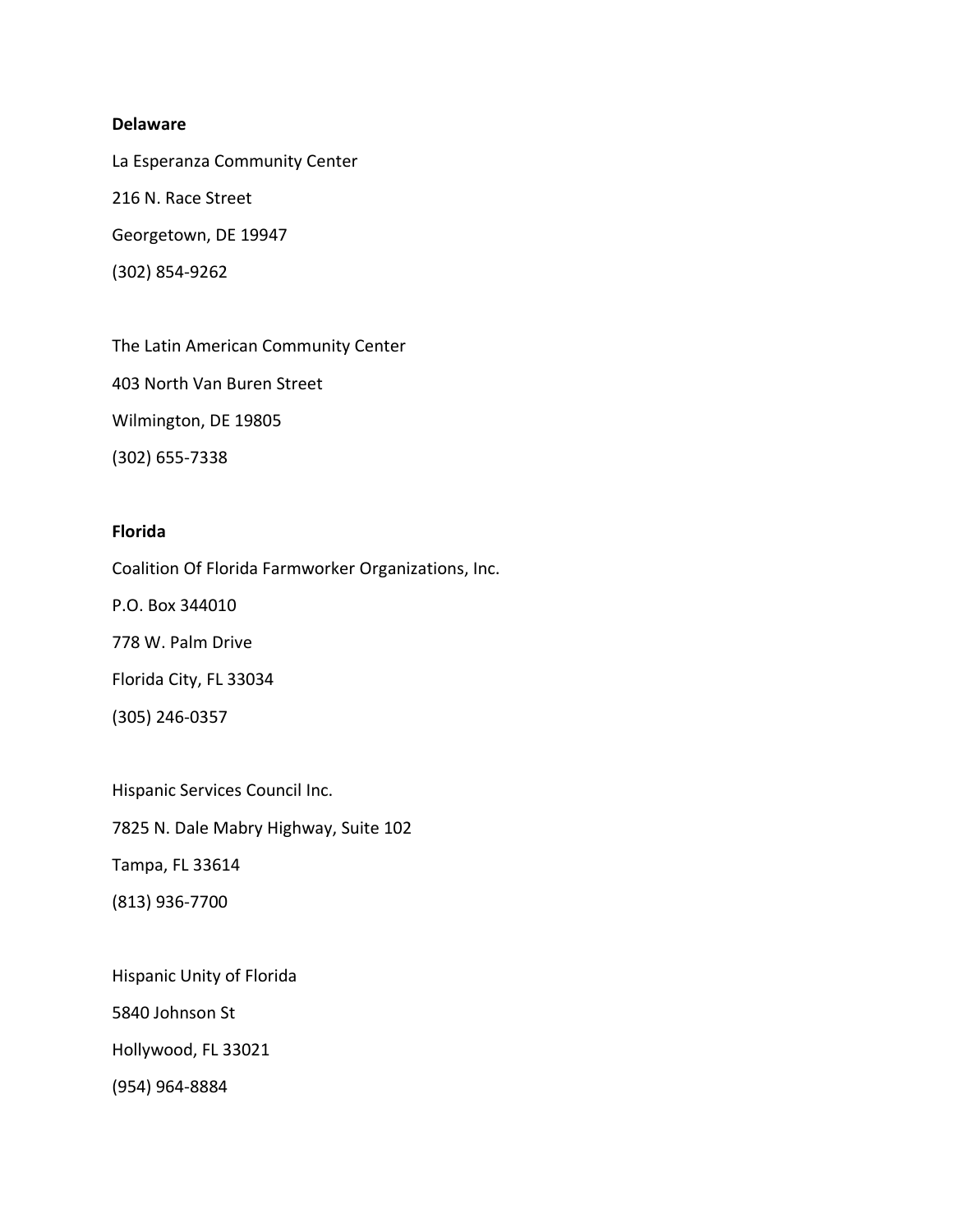Redlands Christian Migrant Association, Inc. 402 W. Main Street Immokalee, FL 34142 (239) 658-3600

# **Idaho**

Community Council of Idaho, Inc. 317 Happy Day Blvd Suite 250 Caldwell, ID 83607 (208) 454-1652

## **Illinois**

Centro Romero

6216 N. Clark

Chicago, IL 60660

(773) 508-5300

Erie Neighborhood House

1347 W. Erie Street

Chicago, IL 60642

(312) 666-3430

\*Chicago Branch

4225 W. 25th Street

Chicago, IL 60623

(773) 542-7617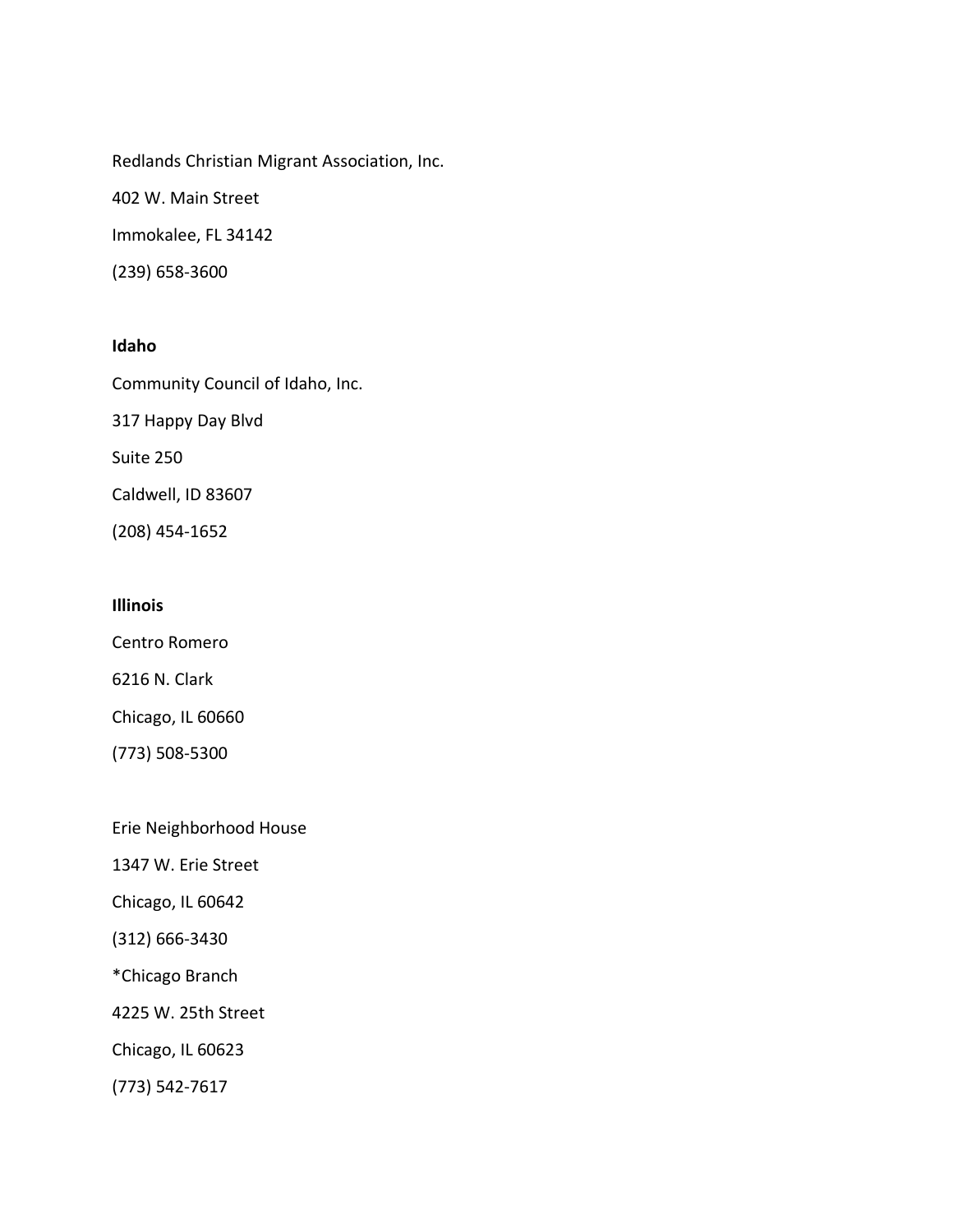Instituto del Progreso Latino

2570 S. Blue Island Avenue

Chicago, IL 60608

(773) 890-0055

\*Cicero Branch

1510 S. 49th Court

Cicero, IL 60804

(708) 652-7711

Latinos Progresando

3047 W. Cermark Road

Chicago, IL 60623

(773) 542-7011

The Resurrection Project

1801 S. Ashland Ave

Chicago, IL 60608

(312) 666-1323

**Kansas**

SER Corporation of Kansas Principal Office 1020 N. Main, Ste. D Wichita, KS 67203

(316) 264-5372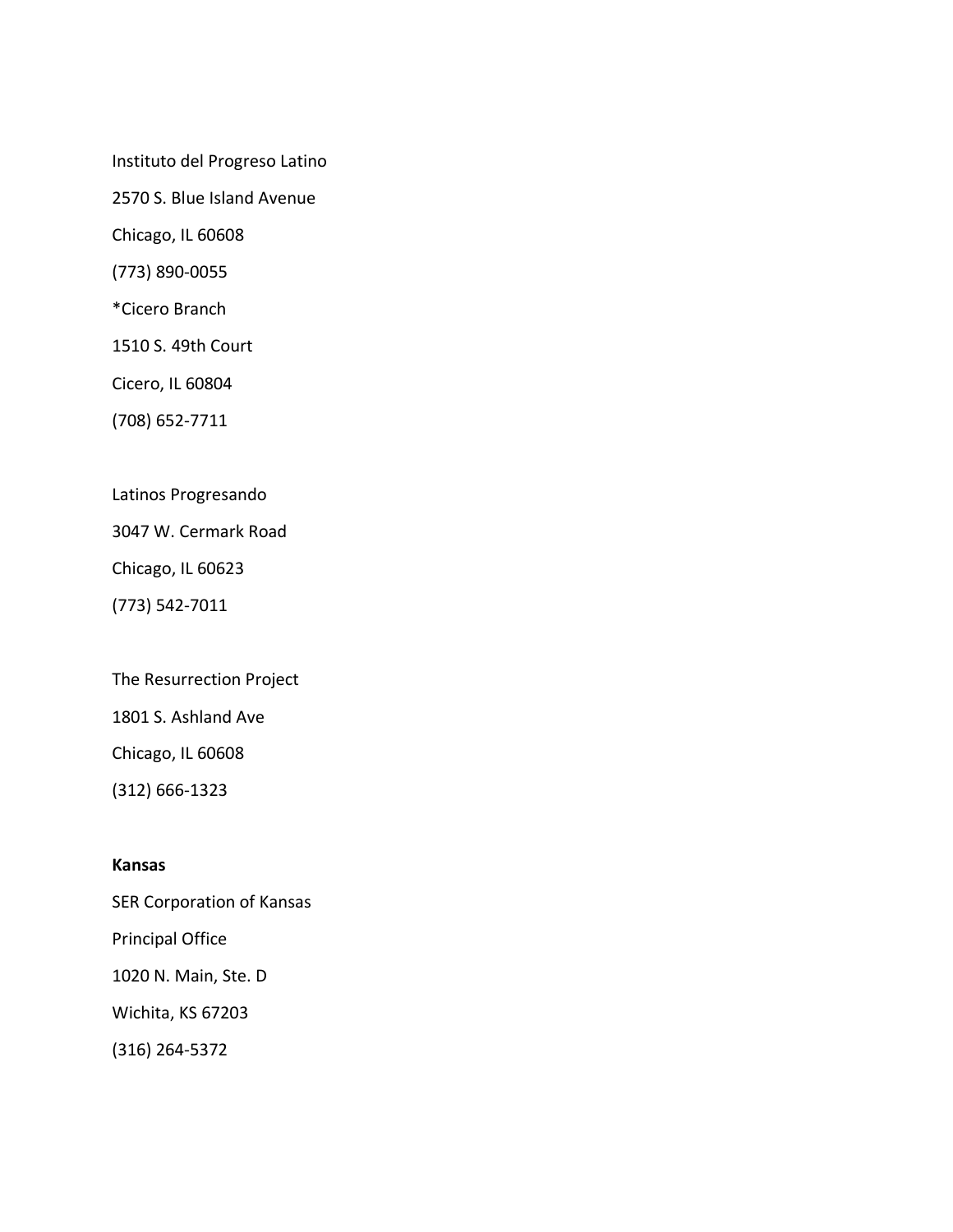#### **Maryland**

CASA de Maryland 8151 15th Avenue Hyattsville, MD 20873 (240) 491-5716

### **Massachusetts**

East Boston Ecumenical Community Council 50 Meridian Street Suite B-1 East Boston, MA 02128 (617) 567-2750

#### **Michigan**

Hispanic American Council Kalamazoo MI 930 Lake Street Kalamazoo, MI 49001 (269) 385-6279

Hispanic Center of Western Michigan 1204 Grandville Avenue, SW Grand Rapids, MI 49503 (616) 742-0200

VOCES Principal Office 520 W. Michigan Ave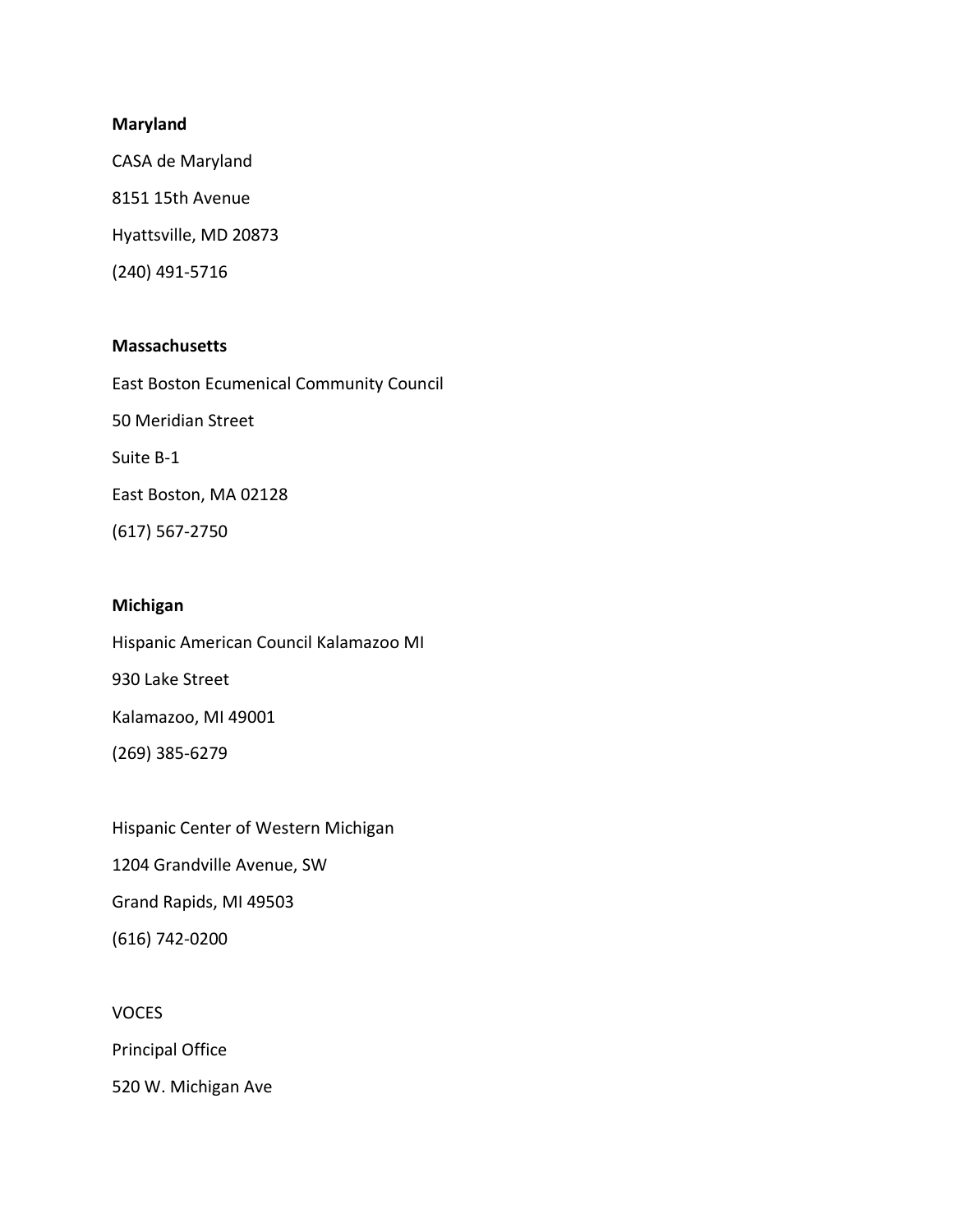Battle Creek, MI 49037

(269) 841-4111

### **Missouri**

Mattie Rhodes Center Principal Office 1740 Jefferson Street Kansas City, MO 64108 (816) 471-2536 \*Kansas City Branch 148 North Topping Kansas City, MO 64123 (816) 241-3780

#### **New York**

La Fuerza Unida, Inc. 1 School Street, Suite 302 Glen Cove, NY 11542 (516) 759-0788

Make the Road New York

301 Grove Street

Brooklyn, NY 11237

(718) 418-7690

\*Jackson Heights Branch

92-10 Roosevelt Avenue

Jackson Heights, NY 11372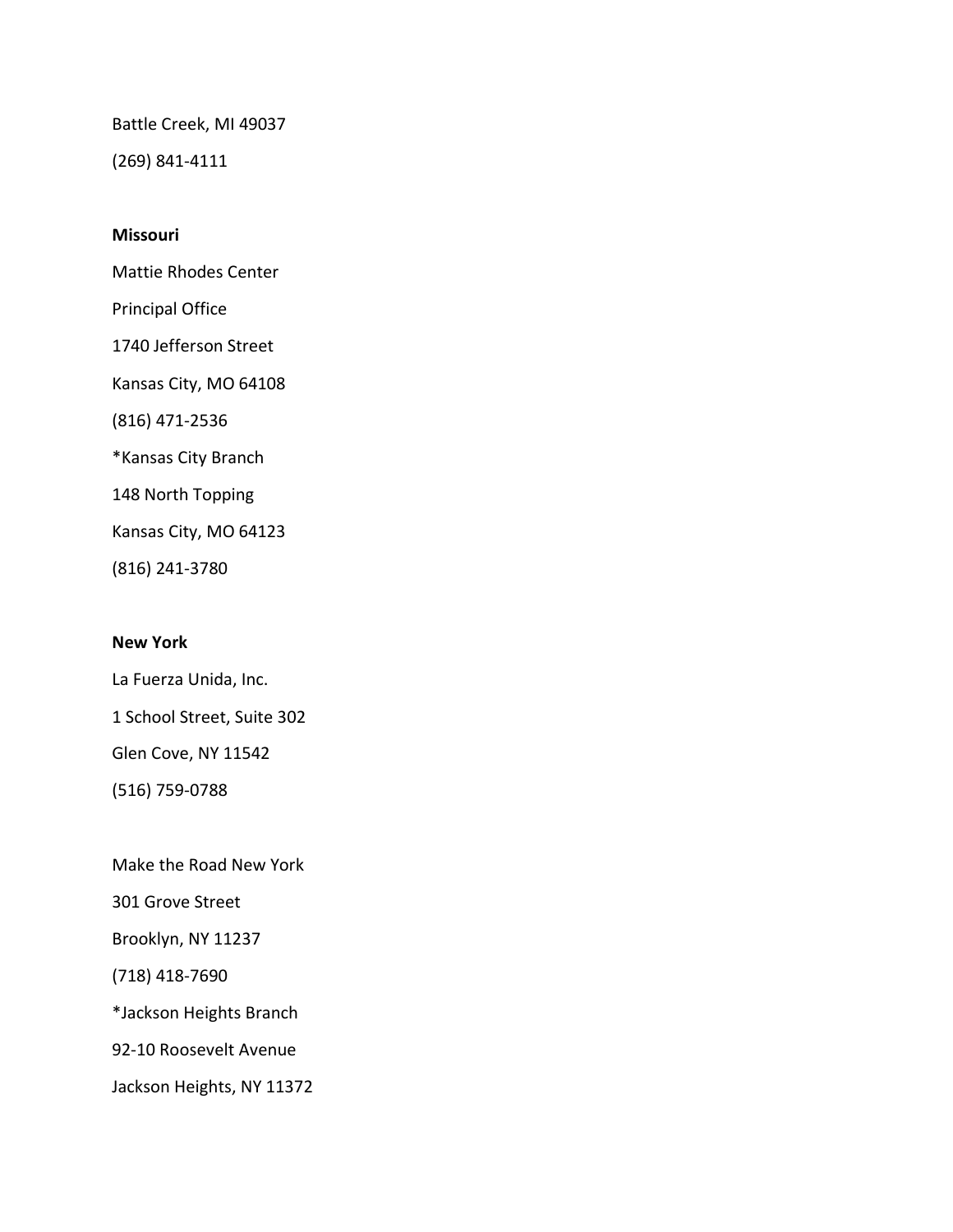(718) 565-8500 \*Staten Island Branch 161 Port Richmond Avenue Staten Island, NY 10302 (718) 727-1222

## **North Carolina**

Latin American Coalition 4938 Central Ave. Suite 101 Charlotte, NC 28205 (704) 531-3848

#### **Pennsylvania**

Esperanza Immigration Legal Services (EILS) 4261 North 5th Street Philadelphia, PA 19140 (215) 324-0746

#### **Tennessee**

Conexion Americas 2195 Nolensville Pike Nashville, TN 37211

(615) 835-2502

Latino Memphis, Inc - Derechos Programa De Immigracion 6041 Mt. Moriah Rd. Ext. Suite 16 Memphis, TN 38115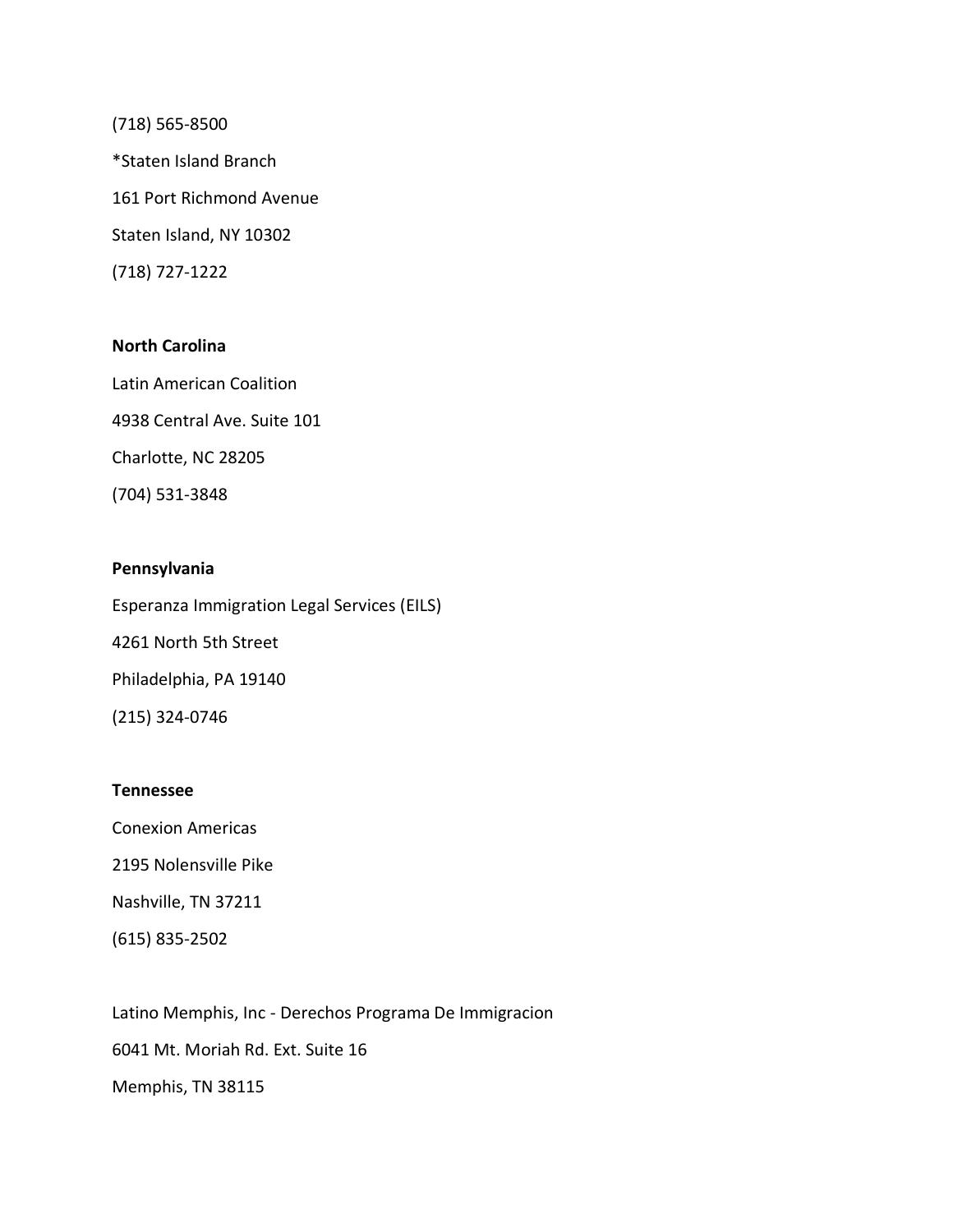### (901) 366-5882

Tennessee Immigrant & Refugee Rights Coalition Principal Office 2195 Nolensville Pike Nashville, TN 37211 (615) 833-0384

### **Texas**

Proyecto Inmigrante ICS, Inc. Principal Office 6850 Manhattan Blvd Suite 200 Fort Worth, TX 76120 (817) 922-0280 \*Irving Branch 415 E. Airport Freeway, Suite 150 Irving, TX 75062 (888) 793-2182 \*Wichita Falls Branch 1300 14th Street Wichita Falls, TX 76301 (888) 793-2182

# **Utah**

Comunidades Unidas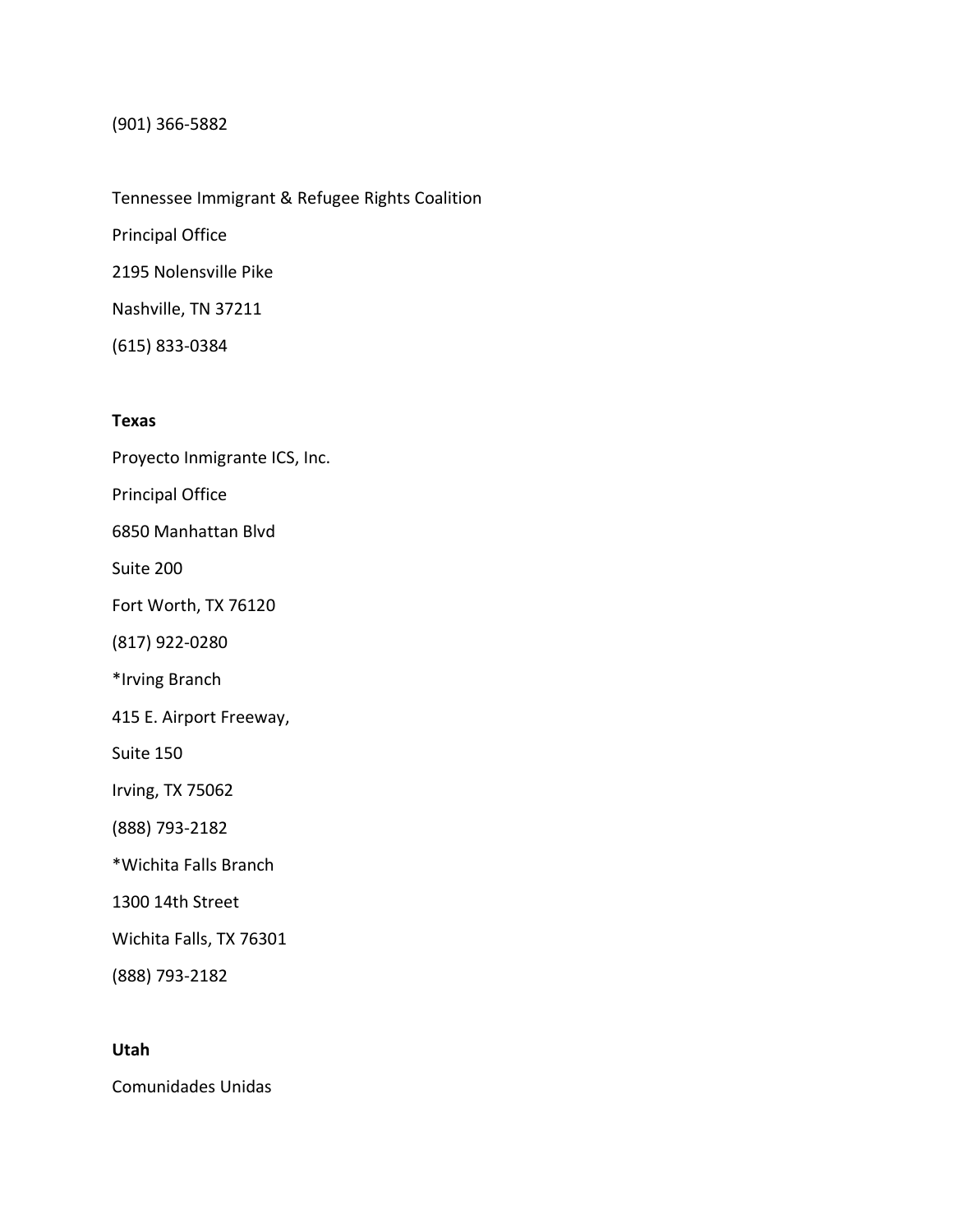1750 West Research Way, Suite 102 WestValley City, UT 84119 (801) 487-4143

# **Virginia**

Ayuda Falls Church Branch 2755 Hartland Rd Suite 100 Falls Church, VA 22043 (703) 444-7009

# **Washington**

Rural Community Development Resources 24 South 3rd Avenue Yakima, WA 98902 (509) 456-5133

Sea Mar's Citizenship Program

8915 14th Ave S

Seattle, WA 98108

(206) 764-4700

# **Wisconsin**

Centro Hispano of Dane County

810 West Badger Street